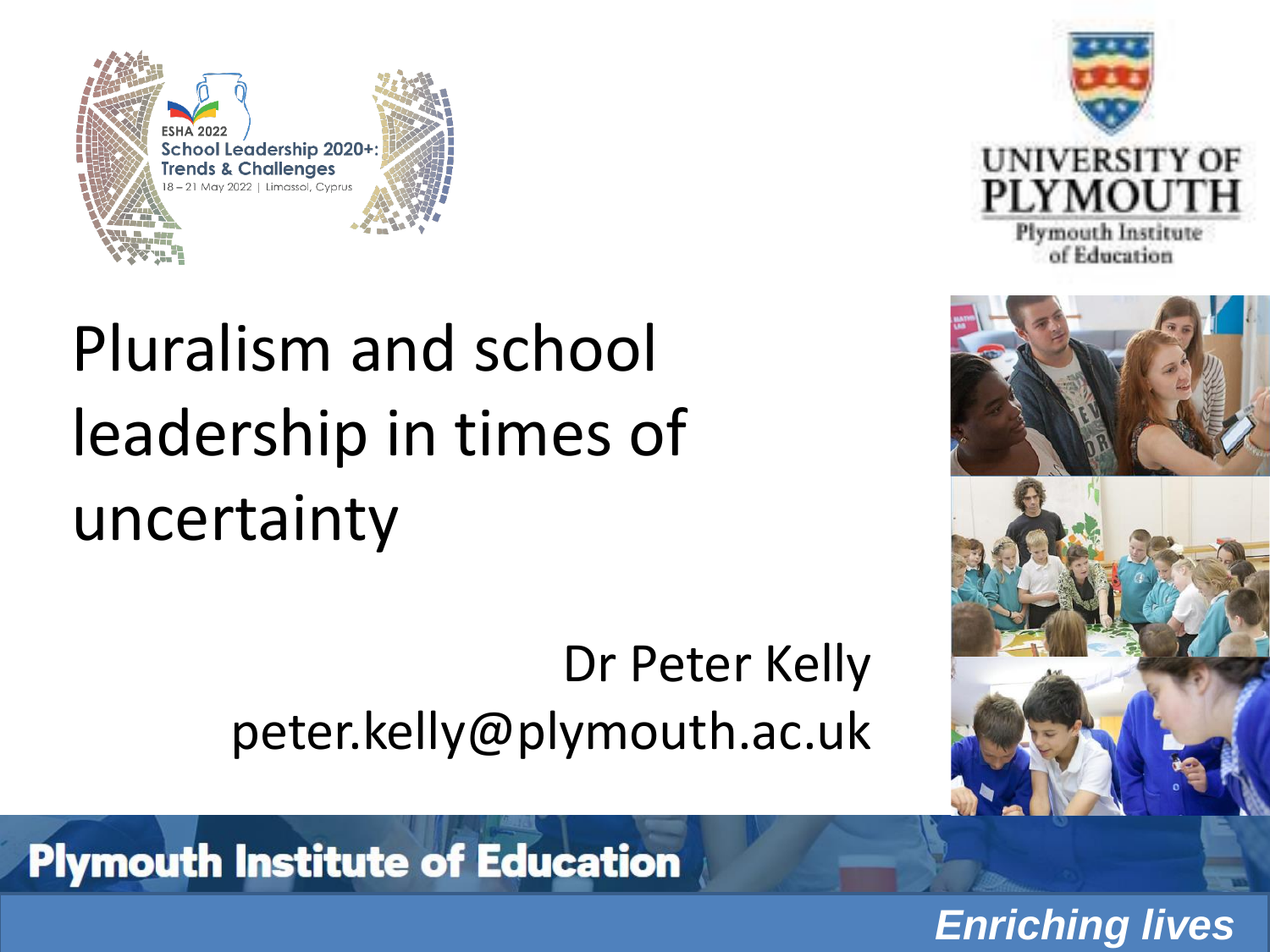## I have never let my schooling interfere with my education

*Mark Twain*

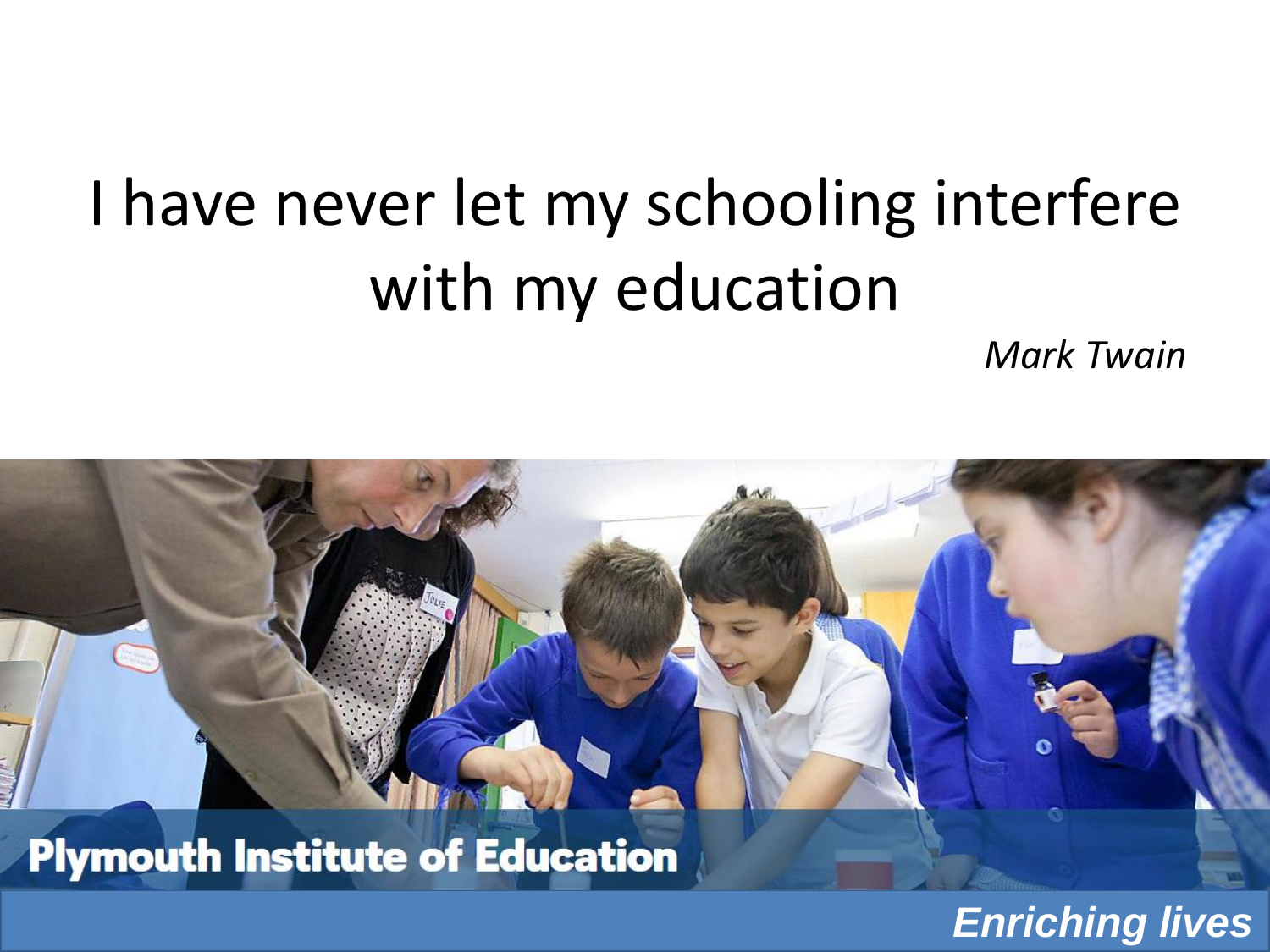### **Schooling: A short history**

Educating the Masses Nurturing Human Flourishing Forming People and Cultures Educating *Homo Economicus* Educating *Homo Politicus*

**Plymouth Institute of Education**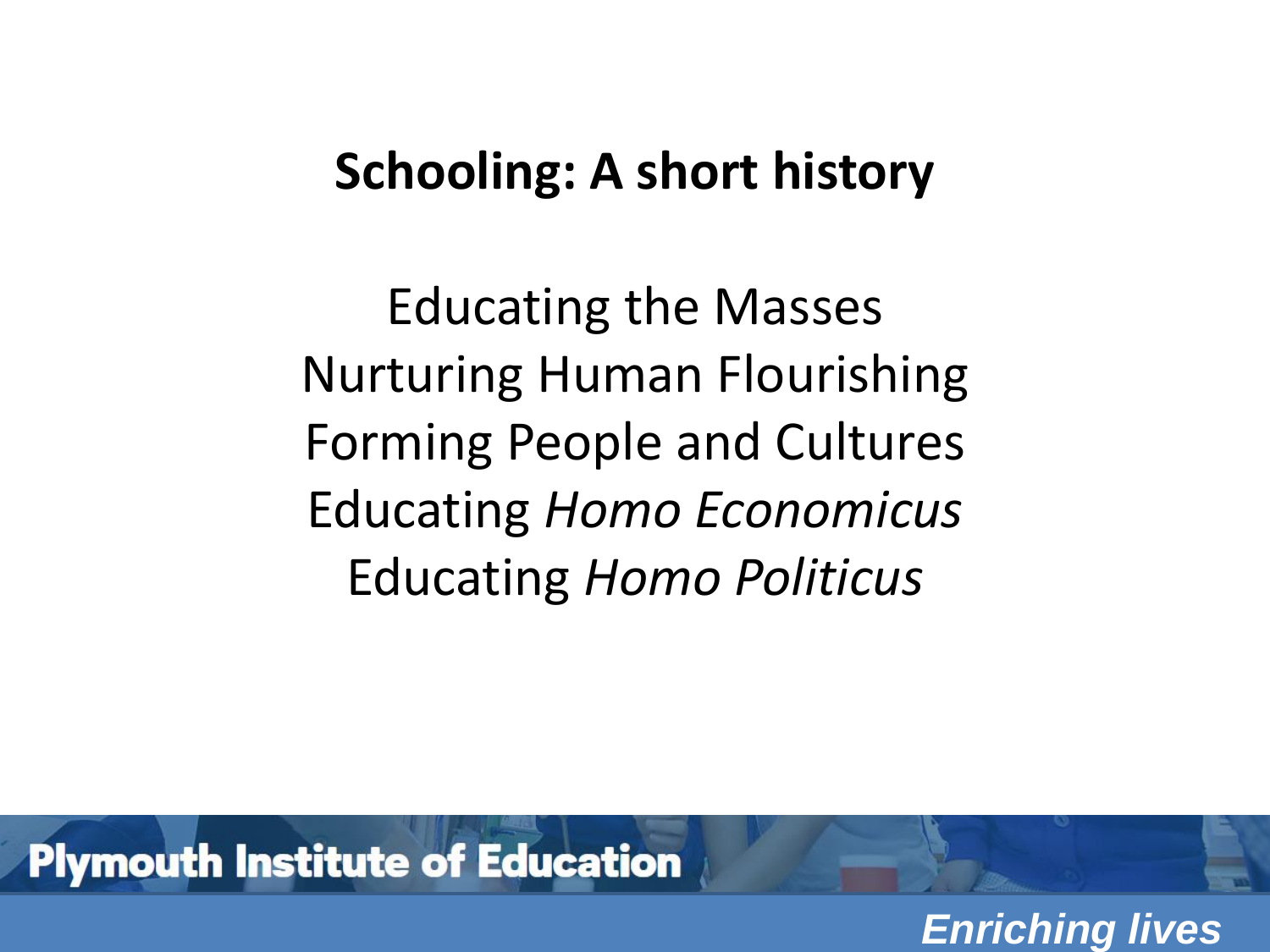Tomorrow's educational institutions will need to help learners think for themselves and join others in work and citizenship. They need to help learners develop a strong sense of right and wrong, and sensitivity to the claims that others make. Individuals will need to learn to live with themselves, with others, and with the planet. At work, at home and in the community people will need a deep understanding of how others think, whether as scientists or artists, and how others live in different cultures and traditions. (OECD, 2021: 6)

OECD (2021) *Building the future of education*, Retrieved from: <https://www.oecd.org/education/future-of-education-brochure.pdf> [Accessed 13.05.22].

*Enriching lives*

## **Plymouth Institute of Education**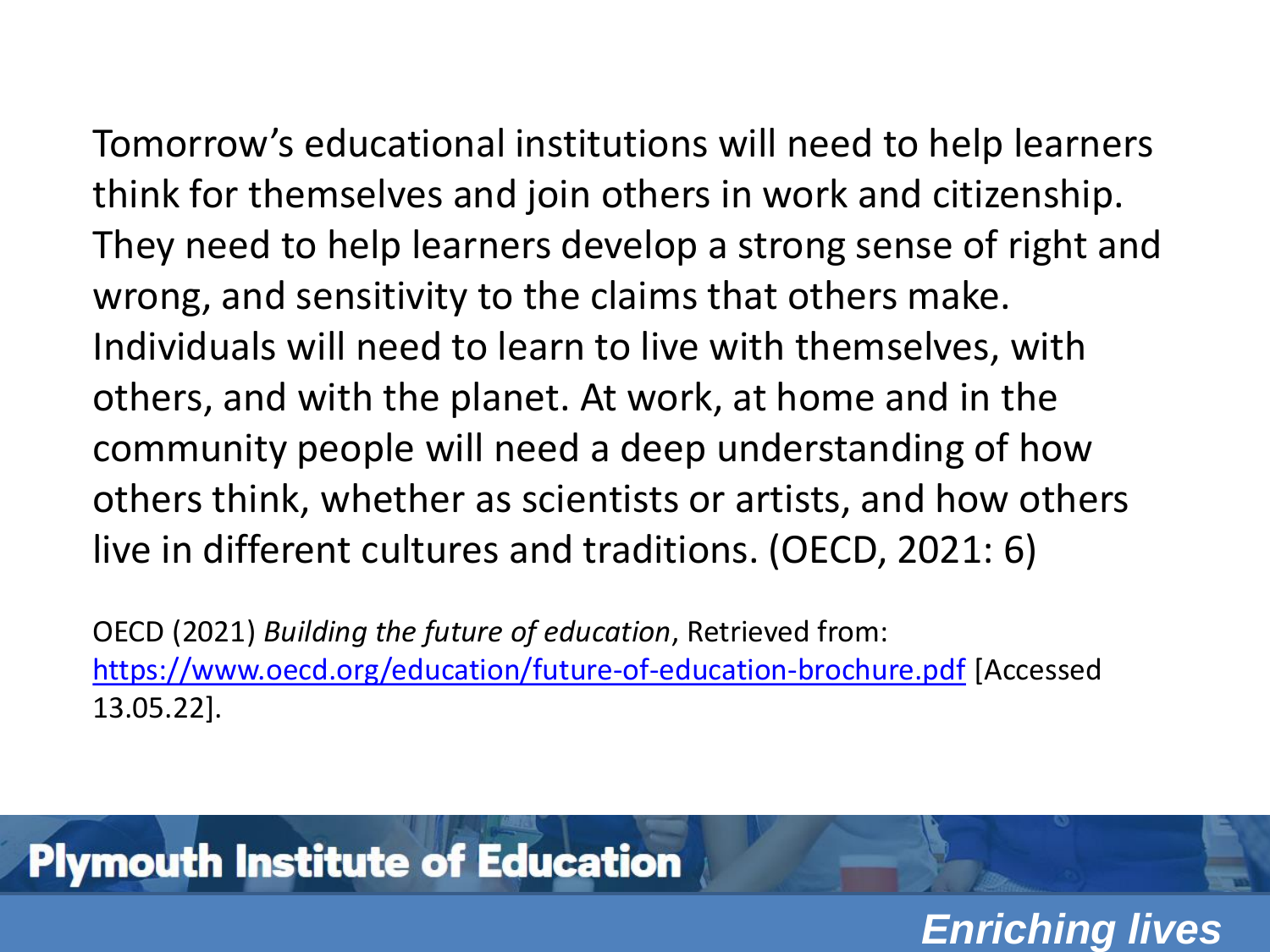Education is the point at which we decide whether we love the world enough to assume responsibility for it and, by the same token, save it from ruin, which, except for renewal, except for the coming of the new and young, would be inevitable.

And education, too, is where we decide whether we love our children enough not to expel them from our world and leave them to their own devices, not to strike from their hands their chance of undertaking something new, something unforeseen by us, but to prepare them in advance for the task of renewing a common world. (Arendt, 1961: 196)

Arendt, H. (1961) *Between Past and Future*, London, Faber & Faber.

#### **Plymouth Institute of Education**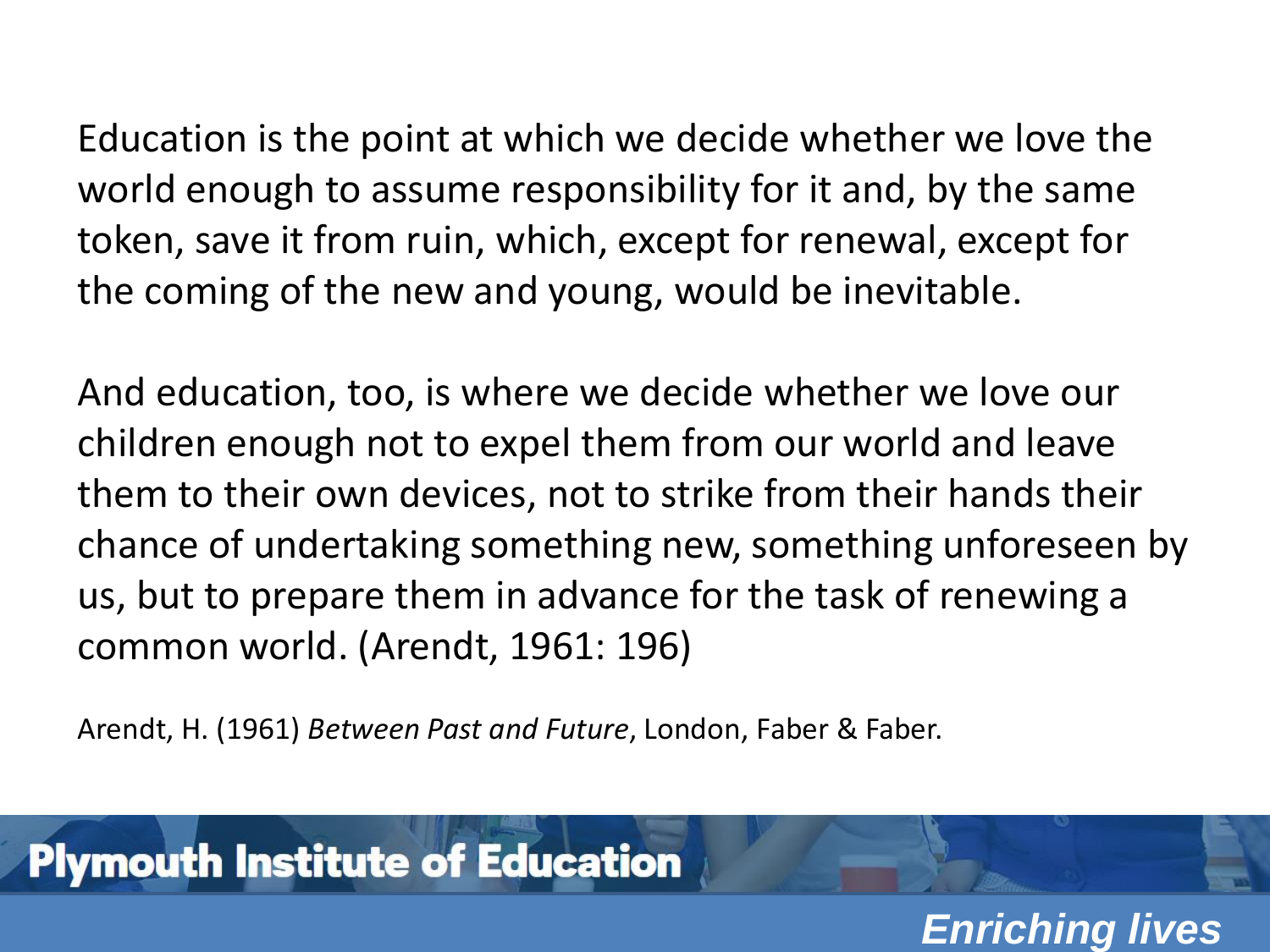## A good school is the price of peace in our communities.

Ursula Franklin, Holocaust survivor and German-Canadian academic and social activist, 1997

**Plymouth Institute of Education**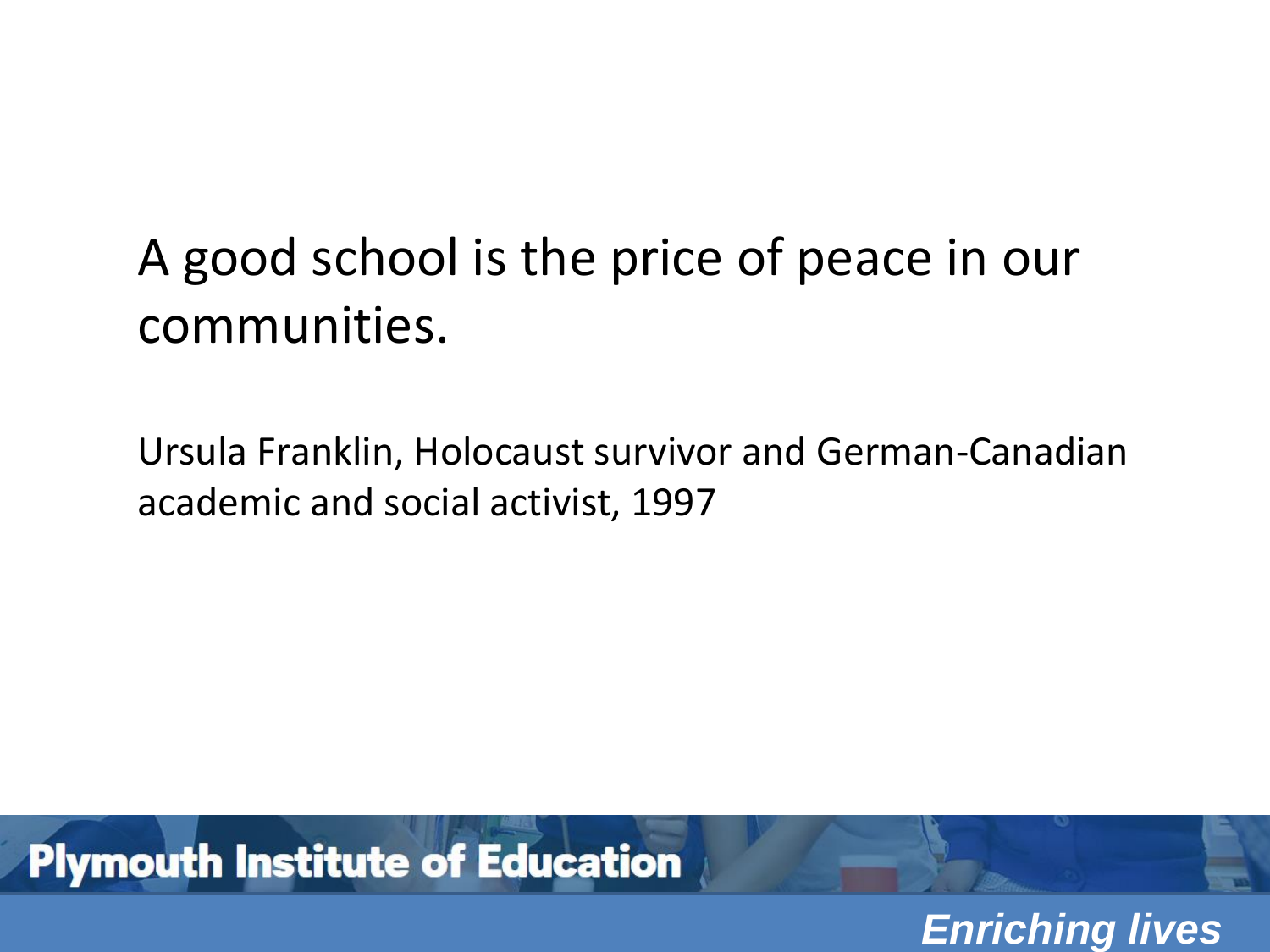### We are our choices *Jean Paul Sartre*

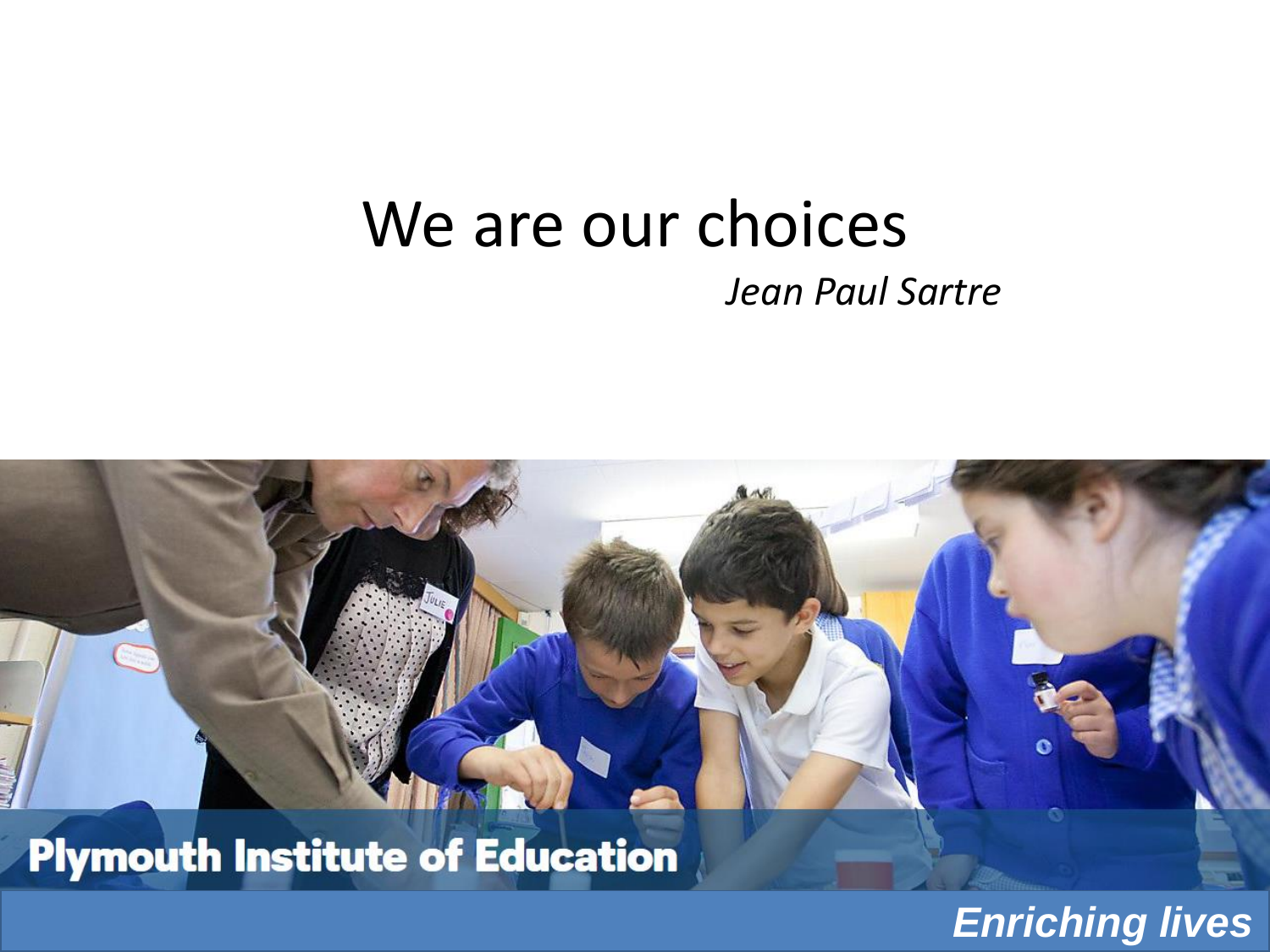Our lives are fashioned by our choices. First we make our choices. Then our choices make us.

Anne Frank, victim of the Holocaust and author of a diary 1929 – 1945

**Plymouth Institute of Education**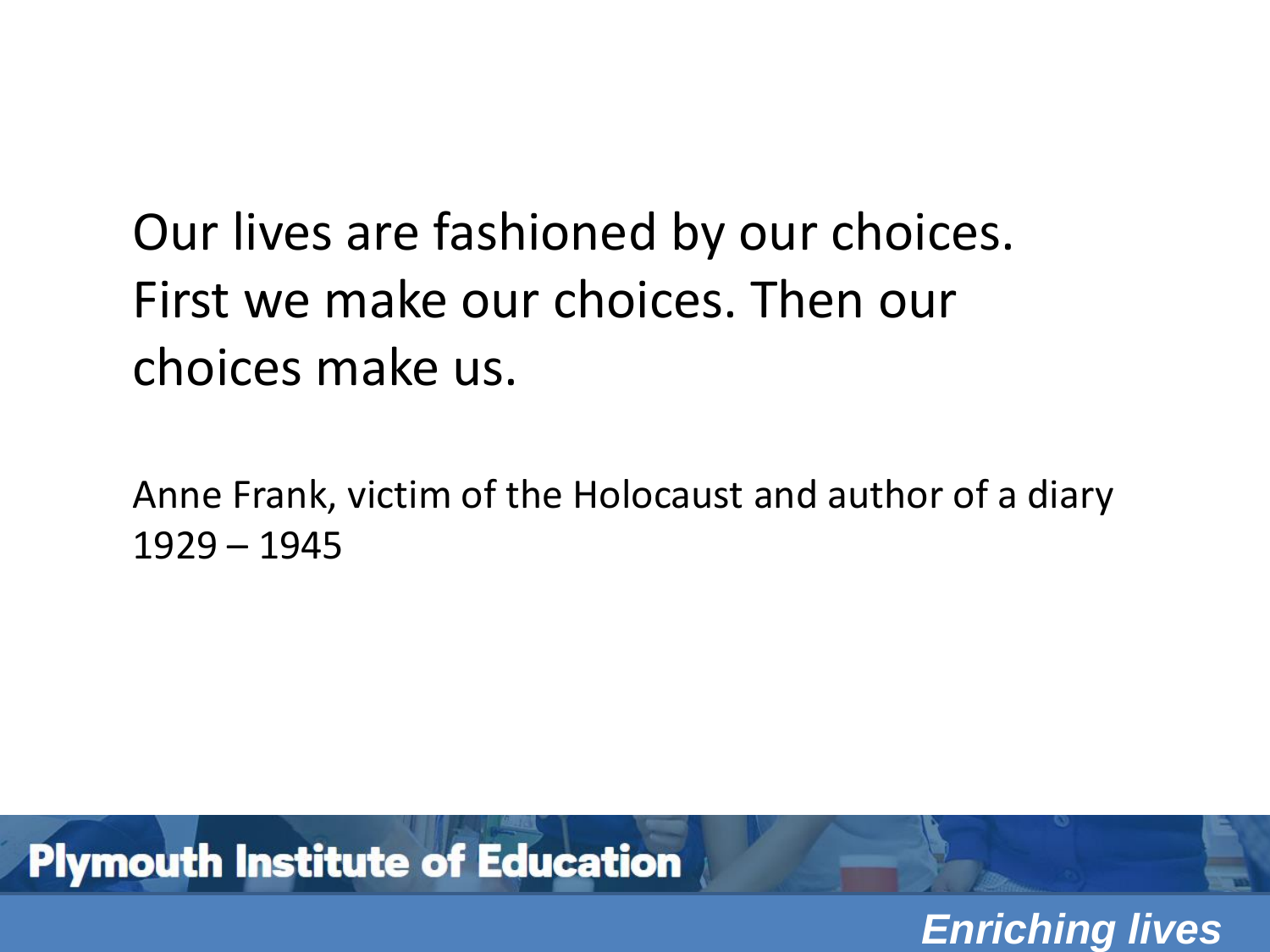Cultures and disciplines offer different ways of knowing, where knowing is an active process of making sense of our lives and the world in which we live.

This active process involves making choices and registering their effects.

*Enriching lives*

**Plymouth Institute of Education**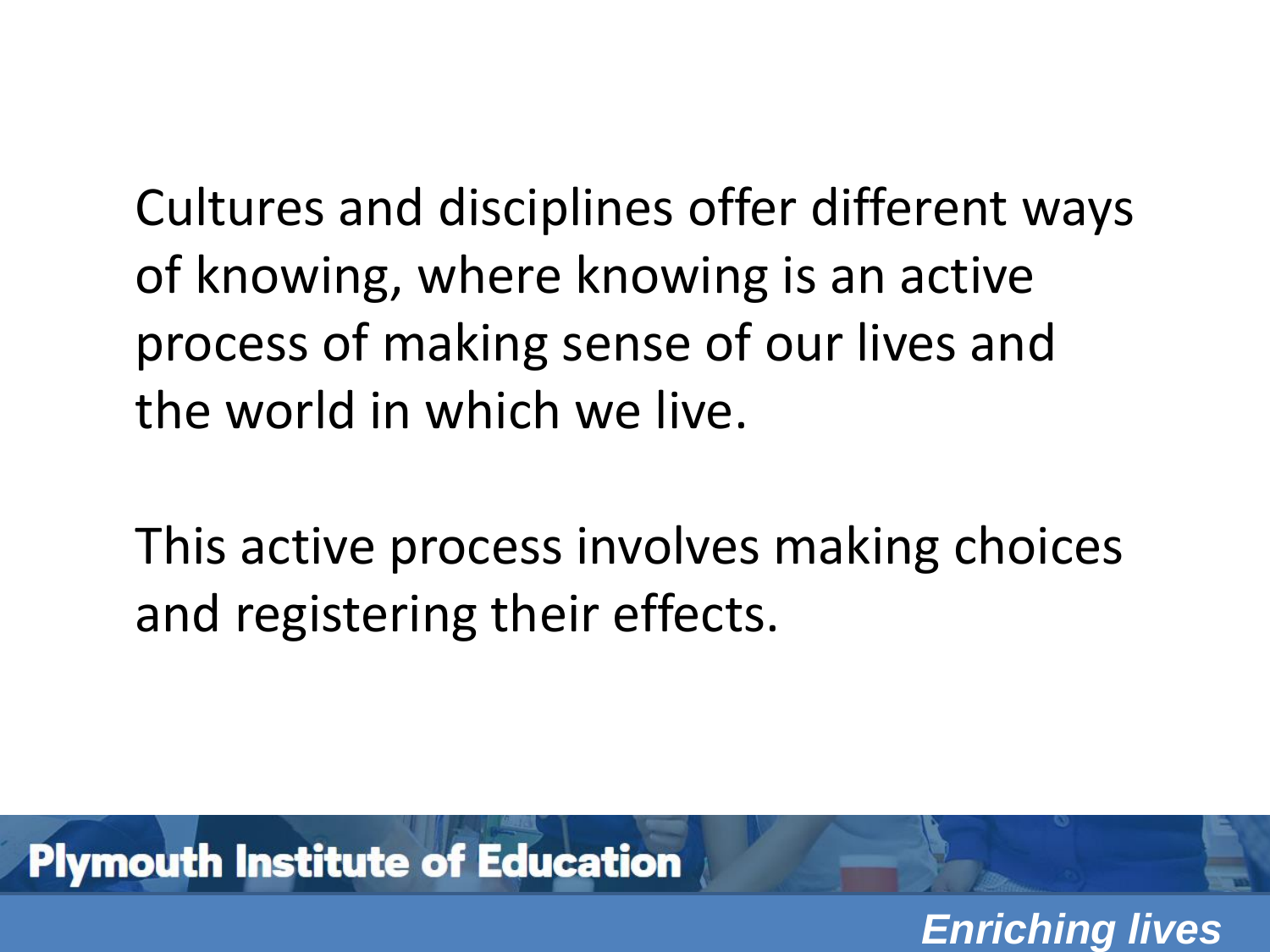The method of democracy is to bring conflicts out into the open where their special claims can be seen and appraised, where they can be discussed and judged

*John Dewey*

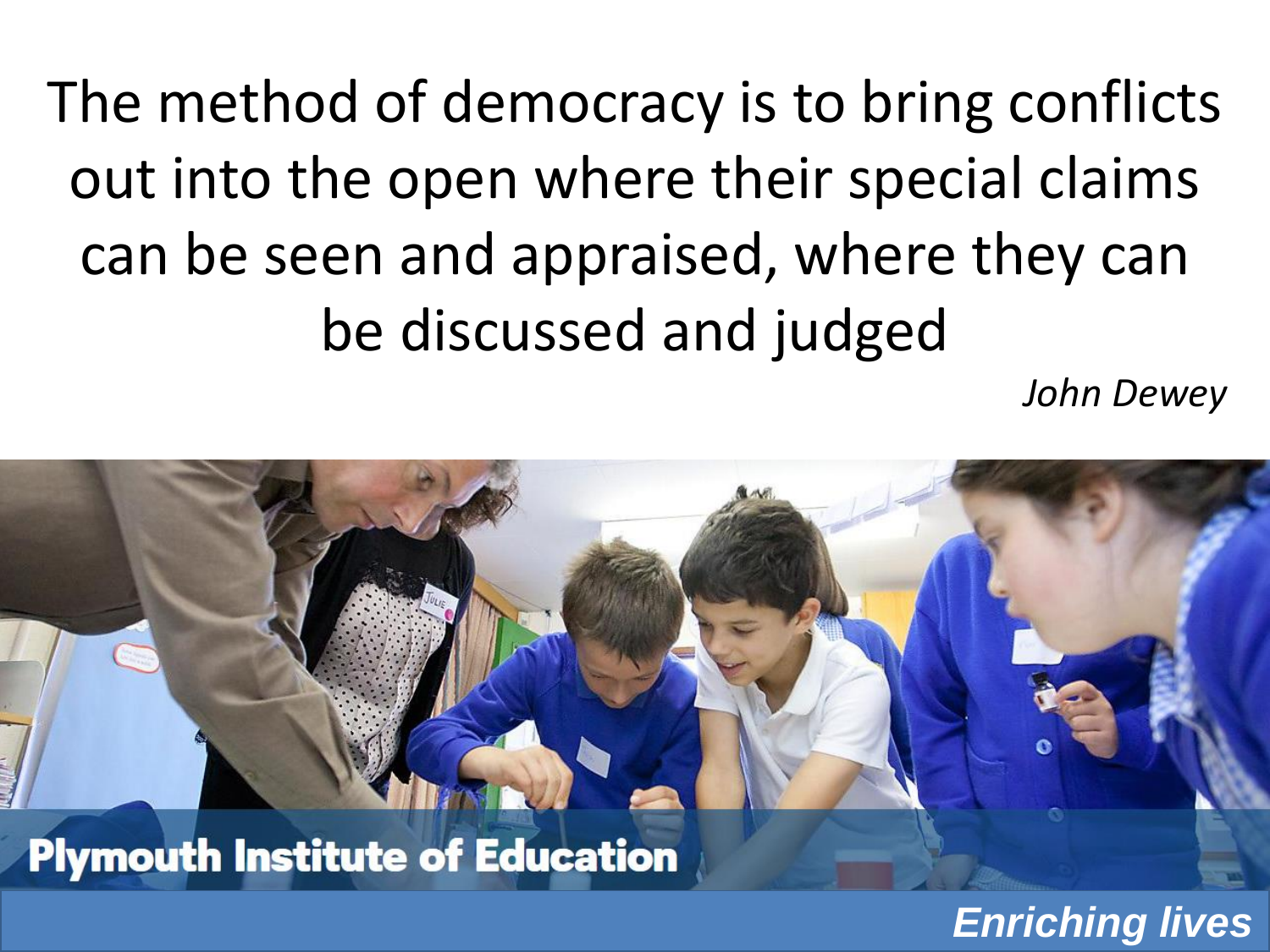## Value pluralism

The notion of the perfect whole, the ultimate solution in which all good things coexist, seems to me not merely unobtainable, but conceptually incoherent. (Berlin, 1988: 14)



Berlin, I. (1988) The pursuit of the ideal, in: Henry Hardy (2013) (Ed) *The crooked timber of humanity,* Princeton, Princeton University Press, 1-20.

#### **Plymouth Institute of Education**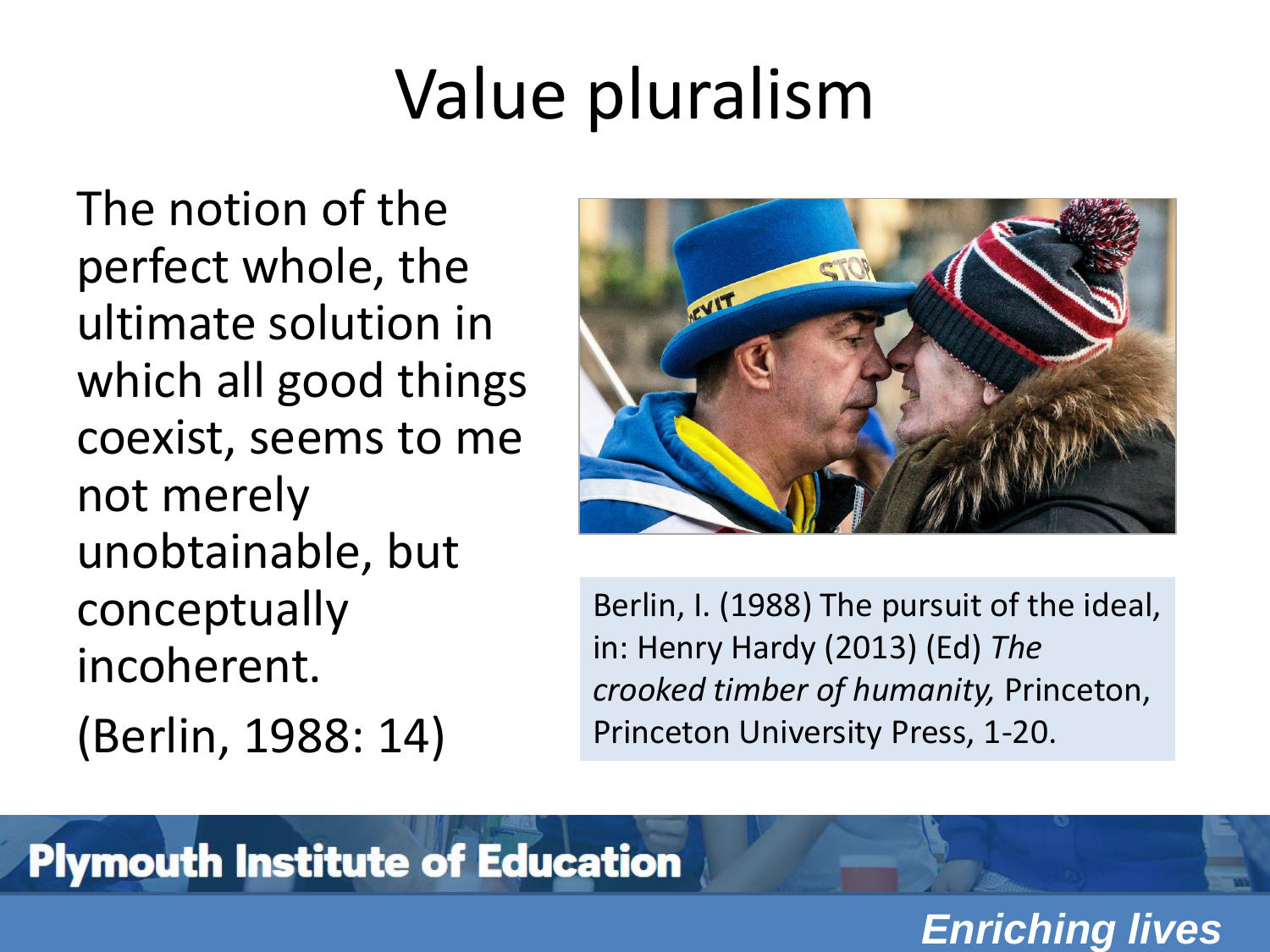# A liberal credo for education

There are many ways to understand education, be a good teacher or student and live a good life; all have strengths and limitations

- People are who they are through the choices they make; knowing and thinking develop through choice-making
- A good society strives to free people from constraint and enable them to lead the life they choose
- Cohesion in diverse societies comes from accepting there are many ways of knowing, and learning to live alongside those you disagree with
- Involving stakeholders in democratic governance helps schools focus on both the individual good and the welfare of all

### **Plymouth Institute of Education**